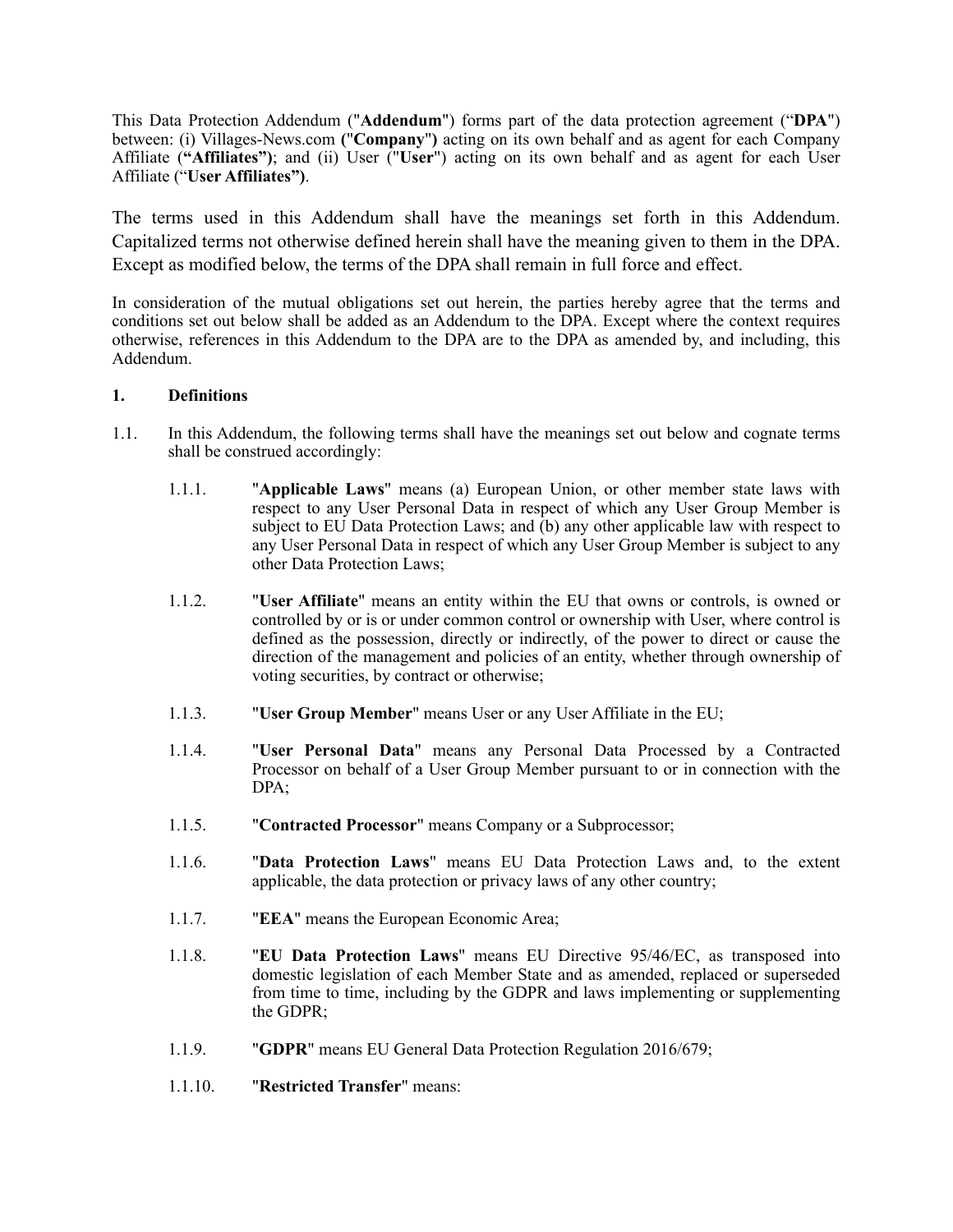- 1.1.10.1. a transfer of User Personal Data from any User Group Member to a Contracted Processor; or
- 1.1.10.2. an onward transfer of User Personal Data from a Contracted Processor to a Contracted Processor, or between two establishments of a Contracted Processor,

in each case, where such transfer would be prohibited by Data Protection Laws (or by the terms of data transfer agreements put in place to address the data transfer restrictions of Data Protection Laws) in the absence of the Standard Contractual Clauses to be established under section [\[6.4.3](#page-3-0) or] [12](#page-6-0) below;

- 1.1.11. "**Services**" means the services and other activities to be supplied to or carried out by or on behalf of Company for User Group Members pursuant to the DPA;
- 1.1.12. "**Standard Contractual Clauses**" means the contractual clauses set out in Annex 2, amended as indicated (in square brackets and italics) in that Annex and under section [13.4](#page-7-0);
- 1.1.13. "**Subprocessor**" means any person (including any third party and any Company Affiliate, but excluding an employee of Company or any of its sub-contractors) appointed by or on behalf of Company or any Company Affiliate to Process Personal Data on behalf of any User Group Member in connection with the DPA; and
- 1.1.14. "**Company Affiliate**" means an entity that owns or controls, is owned or controlled by or is or under common control or ownership with Company, where control is defined as the possession, directly or indirectly, of the power to direct or cause the direction of the management and policies of an entity, whether through ownership of voting securities, by contract or otherwise.
- 1.2. The terms, "**Commission**", "**Controller**", "**Data Subject**", "**Member State**", "**Personal Data**", "**Personal Data Breach**", "**Processing**" and "**Supervisory Authority**" shall have the same meaning as in the GDPR, and their cognate terms shall be construed accordingly.
- 1.3. The word "**include**" shall be construed to mean include without limitation, and cognate terms shall be construed accordingly.

## **2. Authority**

Company warrants and represents that, before any Company Affiliate Processes any User Personal Data on behalf of any User Group Member, Company's entry into this Addendum as agent for and on behalf of that Company Affiliate will have been duly and effectively authorized (or subsequently ratified) by that Company Affiliate.

#### **3. Processing of User Personal Data**

- <span id="page-1-0"></span>3.1. Company and each Company Affiliate shall:
	- 3.1.1. comply with all applicable Data Protection Laws in the Processing of User Personal Data; and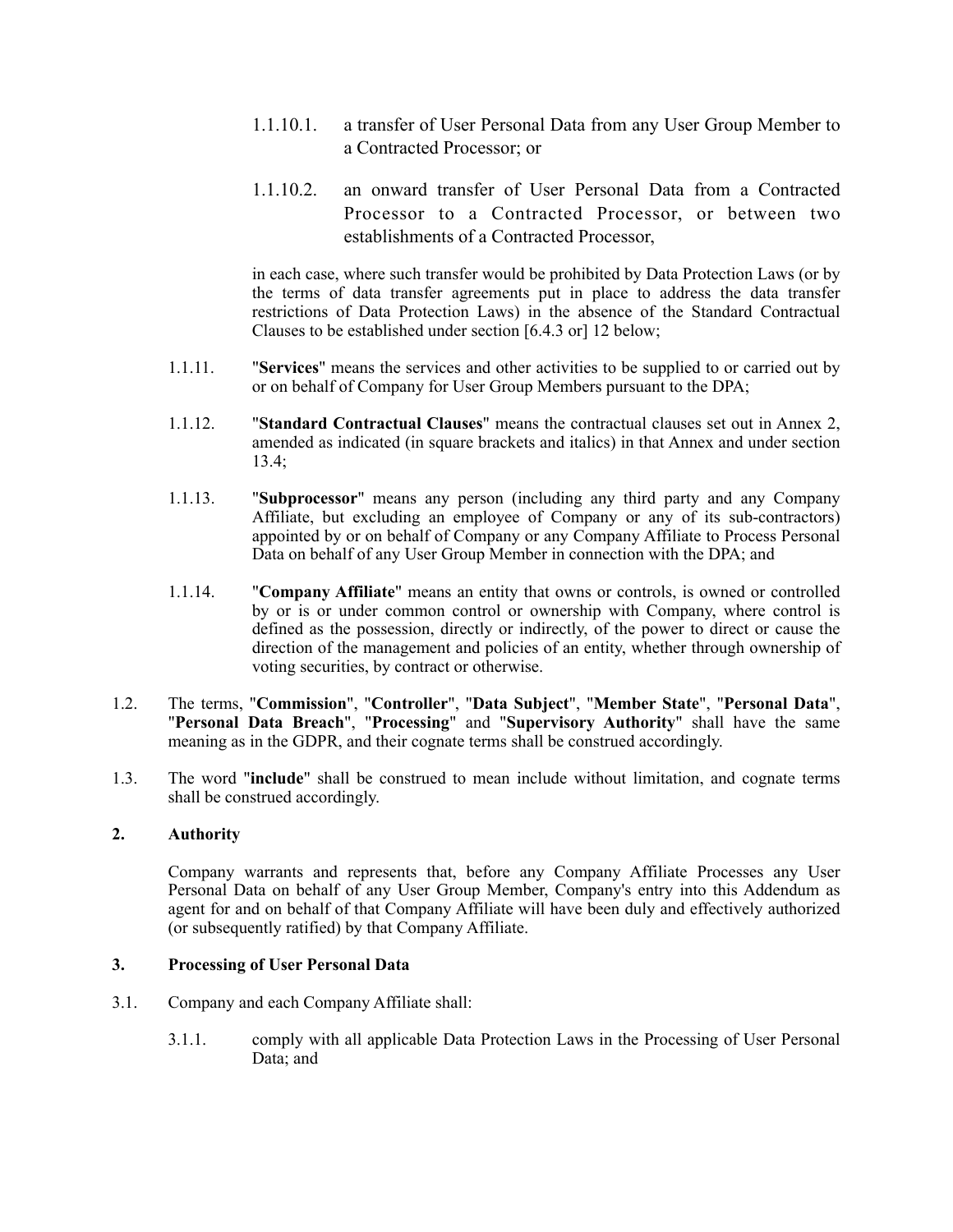- 3.1.2. not Process User Personal Data other than on the relevant User Group Member's documented instructions unless Processing is required by Applicable Laws to which the relevant Contracted Processor is subject, in which case Company or the relevant Company Affiliate shall to the extent permitted by Applicable Laws inform the relevant User Group Member of that legal requirement before the relevant Processing of that Personal Data.
- <span id="page-2-0"></span>3.2. Each User Group Member:
	- 3.2.1. instructs Company and each Company Affiliate (and authorizes Company and each Company Affiliate to instruct each Subprocessor) to:
		- 3.2.1.1. Process User Personal Data; and
		- 3.2.1.2. in particular, transfer User Personal Data to any country or territory,

as reasonably necessary for the provision of the Services and consistent with the DPA; and

- 3.2.2. warrants and represents that it is and will at all relevant times remain duly and effectively authorized to give the instruction set out in section [3.2.1](#page-2-0) on behalf of each relevant User Affiliate.
- <span id="page-2-1"></span>3.3. Annex 1 to this Addendum sets out certain information regarding the Contracted Processors' Processing of the User Personal Data as required by article 28(3) of the GDPR (and, possibly, equivalent requirements of other Data Protection Laws). User may make reasonable amendments to Annex 1 by written notice to Company from time to time as User reasonably considers necessary to meet those requirements. Nothing in Annex 1 (including as amended pursuant to this section [3.3\)](#page-2-1) confers any right or imposes any obligation on any party to this Addendum.

## **4. Company and Company Affiliate Personnel**

<span id="page-2-2"></span>Company and Company Affiliates shall take reasonable steps to ensure the reliability of any employee, agent or contractor of any Contracted Processor who may have access to the User Personal Data, ensuring in each case that access is strictly limited to those individuals who need to know / access the relevant User Personal Data, as strictly necessary for the purposes of the DPA, and to comply with Applicable Laws in the context of that individual's duties to the Contracted Processor, ensuring that all such individuals are subject to confidentiality undertakings or professional or statutory obligations of confidentiality.

## <span id="page-2-3"></span>**5. Security**

- 5.1. Taking into account the state of the art, the costs of implementation and the nature, scope, context and purposes of Processing as well as the risk of varying likelihood and severity for the rights and freedoms of natural persons, Company and each Company Affiliate shall in relation to the User Personal Data implement appropriate technical and organizational measures to ensure a level of security appropriate to that risk, including, as appropriate, the measures referred to in Article 32(1) of the GDPR.
- 5.2. In assessing the appropriate level of security, Company and each Company Affiliate shall take account in particular of the risks that are presented by Processing, in particular from a Personal Data Breach.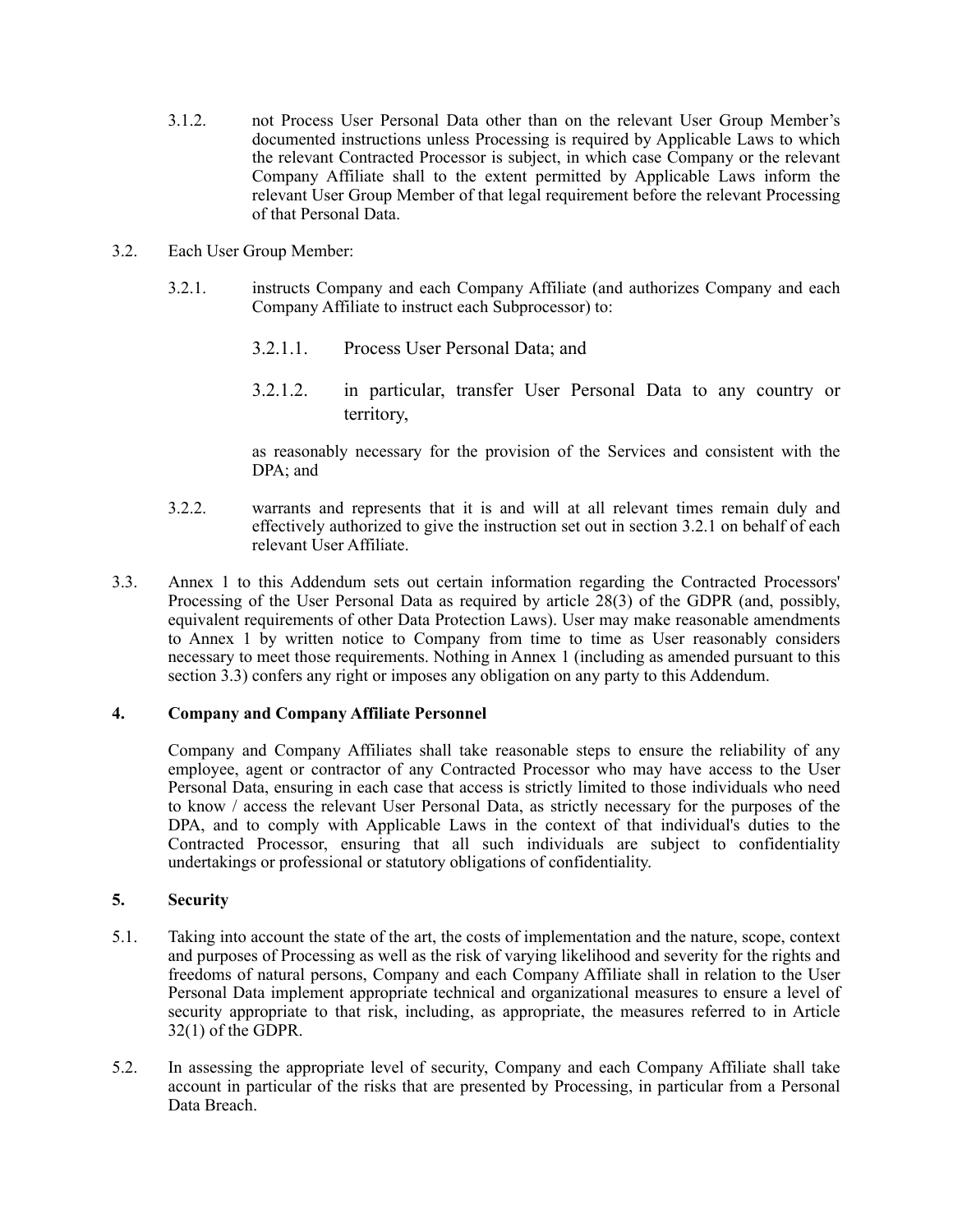#### <span id="page-3-1"></span>6. **Subprocessing**

- 6.1. Each User Group Member authorizes Company and each Company Affiliate to appoint (and permit each Subprocessor appointed in accordance with this section [6](#page-3-1) to appoint) Subprocessors in accordance with this section [6](#page-3-1) and any restrictions in the DPA.
- <span id="page-3-3"></span>6.2. Company and each Company Affiliate may continue to use those Subprocessors already engaged by Company or any Company Affiliate as at the date of this Addendum, subject to Company and each Company Affiliate in each case as soon as practicable meeting the obligations set out in section 6.4
- 6.3. Company shall give User prior written notice of the appointment of any new Subprocessor, including full details of the Processing to be undertaken by the Subprocessor. If, within  $\lceil \cdot \rceil$  of receipt of that notice, User notifies Company in writing of any objections (on reasonable grounds) to the proposed appointment:
	- 6.3.1. Company shall work with User in good faith to make available a commercially reasonable change in the provision of the Services which avoids the use of that proposed Subprocessor; and
	- 6.3.2. where such a change cannot be made within 30 days from Company's receipt of User's notice, notwithstanding anything in the DPA, User may by written notice to Company with immediate effect terminate the DPA to the extent that it relates to the Services which require the use of the proposed Subprocessor.
- <span id="page-3-2"></span><span id="page-3-0"></span>6.4. With respect to each Subprocessor, Company or the relevant Company Affiliate shall:
	- 6.4.1. before the Subprocessor first Processes User Personal Data (or, where relevant, in accordance with section [6.2\)](#page-3-3), carry out adequate due diligence to ensure that the Subprocessor is capable of providing the level of protection for User Personal Data required by the DPA;
	- 6.4.2. ensure that the arrangement between on the one hand (a) Company, or (b) the relevant Company Affiliate, or (c) the relevant intermediate Subprocessor; and on the other hand the Subprocessor, is governed by a written contract including terms which offer at least the same level of protection for User Personal Data as those set out in this Addendum and meet the requirements of article 28(3) of the GDPR;
	- 6.4.3. if that arrangement involves a Restricted Transfer, ensure that the Standard Contractual Clauses are at all relevant times incorporated into the agreement between on the one hand (a) Company, or (b) the relevant Company Affiliate, or (c) the relevant intermediate Subprocessor; and on the other hand the Subprocessor, or before the Subprocessor first Processes User Personal Data procure that it enters into an agreement incorporating the Standard Contractual Clauses with the relevant User Group Member(s) (and User shall procure that each User Affiliate party to any such Standard Contractual Clauses co-operates with their population and execution); and
	- 6.4.4. provide to User for review such copies of the Contracted Processors' agreements with Subprocessors (which may be redacted to remove confidential commercial information not relevant to the requirements of this Addendum) as User may request from time to time.
- 6.5. Company and each Company Affiliate shall ensure that each Subprocessor performs the obligations under sections [3.1](#page-1-0), [4](#page-2-2), [5,](#page-2-3) [7.1,](#page-4-0) [8.2,](#page-4-1) [9](#page-4-2) and [11.1,](#page-5-0) as they apply to Processing of User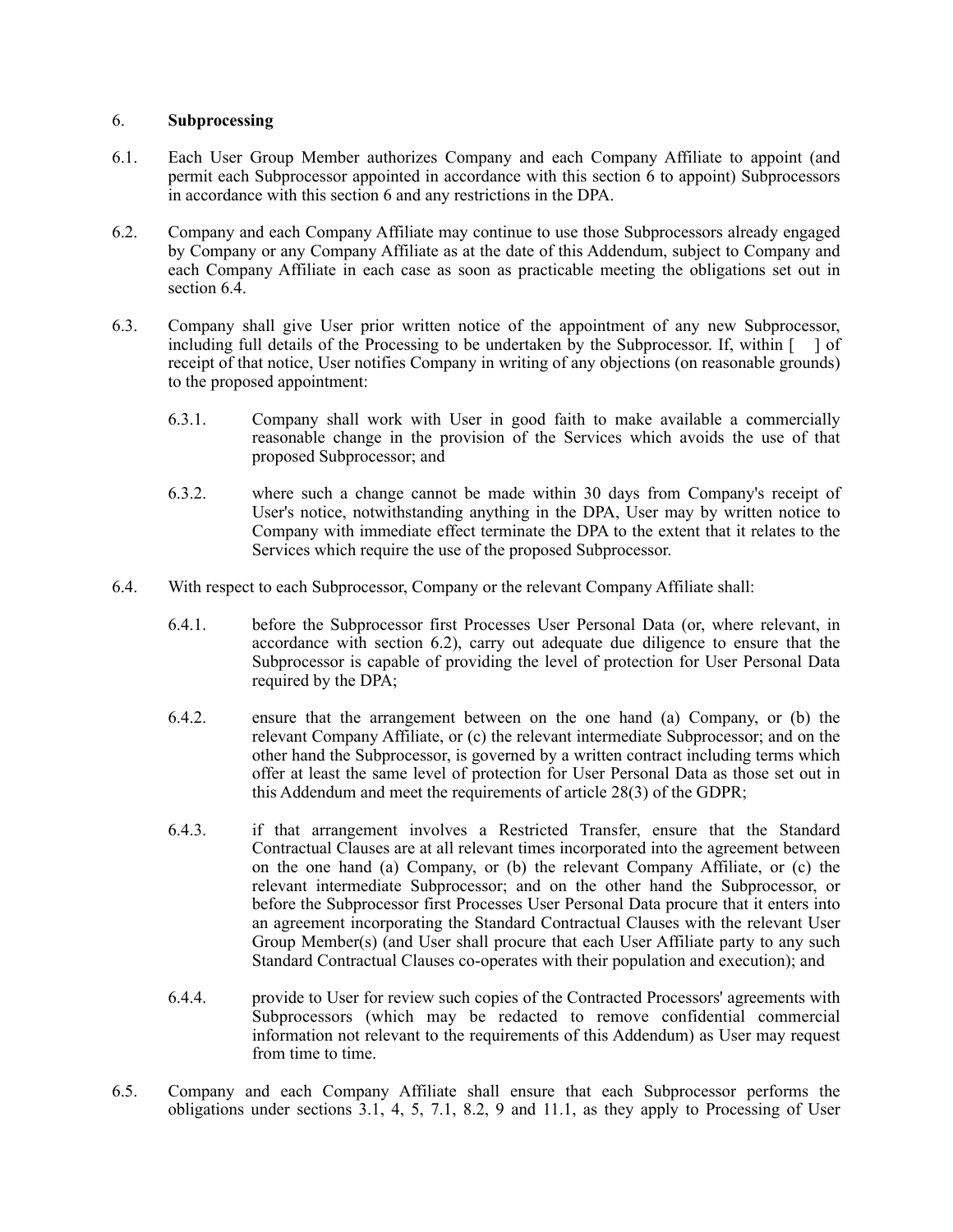Personal Data carried out by that Subprocessor, as if it were party to this Addendum in place of Company.

# **7. Data Subject Rights**

- <span id="page-4-0"></span>7.1. Taking into account the nature of the Processing, Company and each Company Affiliate shall assist each User Group Member by implementing appropriate technical and organizational measures, insofar as this is possible, for the fulfilment of the User Group Members' obligations, as reasonably understood by User, to respond to requests to exercise Data Subject rights under the Data Protection Laws.
- 7.2. Company shall:
	- 7.2.1. promptly notify User if any Contracted Processor receives a request from a Data Subject under any Data Protection Law in respect of User Personal Data; and
	- 7.2.2. ensure that the Contracted Processor does not respond to that request except on the documented instructions of User or the relevant User Affiliate or as required by Applicable Laws to which the Contracted Processor is subject, in which case Company shall to the extent permitted by Applicable Laws inform User of that legal requirement before the Contracted Processor responds to the request.

# 8. **Personal Data Breach**

- 8.1. Company shall notify User without undue delay upon Company or any Subprocessor becoming aware of a Personal Data Breach affecting User Personal Data, providing User with sufficient information to allow each User Group Member to meet any obligations to report or inform Data Subjects of the Personal Data Breach under the Data Protection Laws.
- <span id="page-4-1"></span>8.2. Company shall co-operate with User and each User Group Member and take such reasonable commercial steps as are directed by User to assist in the investigation, mitigation and remediation of each such Personal Data Breach.

## **9. Data Protection Impact Assessment and Prior Consultation**

<span id="page-4-2"></span>Company and each Company Affiliate shall provide reasonable assistance to each User Group Member with any data protection impact assessments, and prior consultations with Supervising Authorities or other competent data privacy authorities, which User reasonably considers to be required of any User Group Member by article 35 or 36 of the GDPR or equivalent provisions of any other Data Protection Law, in each case solely in relation to Processing of User Personal Data by, and taking into account the nature of the Processing and information available to, the Contracted Processors.

## <span id="page-4-3"></span>**10. Deletion or return of User Personal Data**

- 10.1. Subject to sections [10.2](#page-5-1) and [10.3](#page-5-2) Company and each Company Affiliate shall promptly and in any event within [ ] of the date of cessation of any Services involving the Processing of User Personal Data (the "**Cessation Date**"), delete and procure the deletion of all copies of those User Personal Data.
- 10.2. Subject to section [10.3,](#page-5-2) User may in its absolute discretion by written notice to Company within [ ] of the Cessation Date require Company and each Company Affiliate to (a) return a complete copy of all User Personal Data to User by secure file transfer in such format as is reasonably notified by User to Company; and (b) delete and procure the deletion of all other copies of User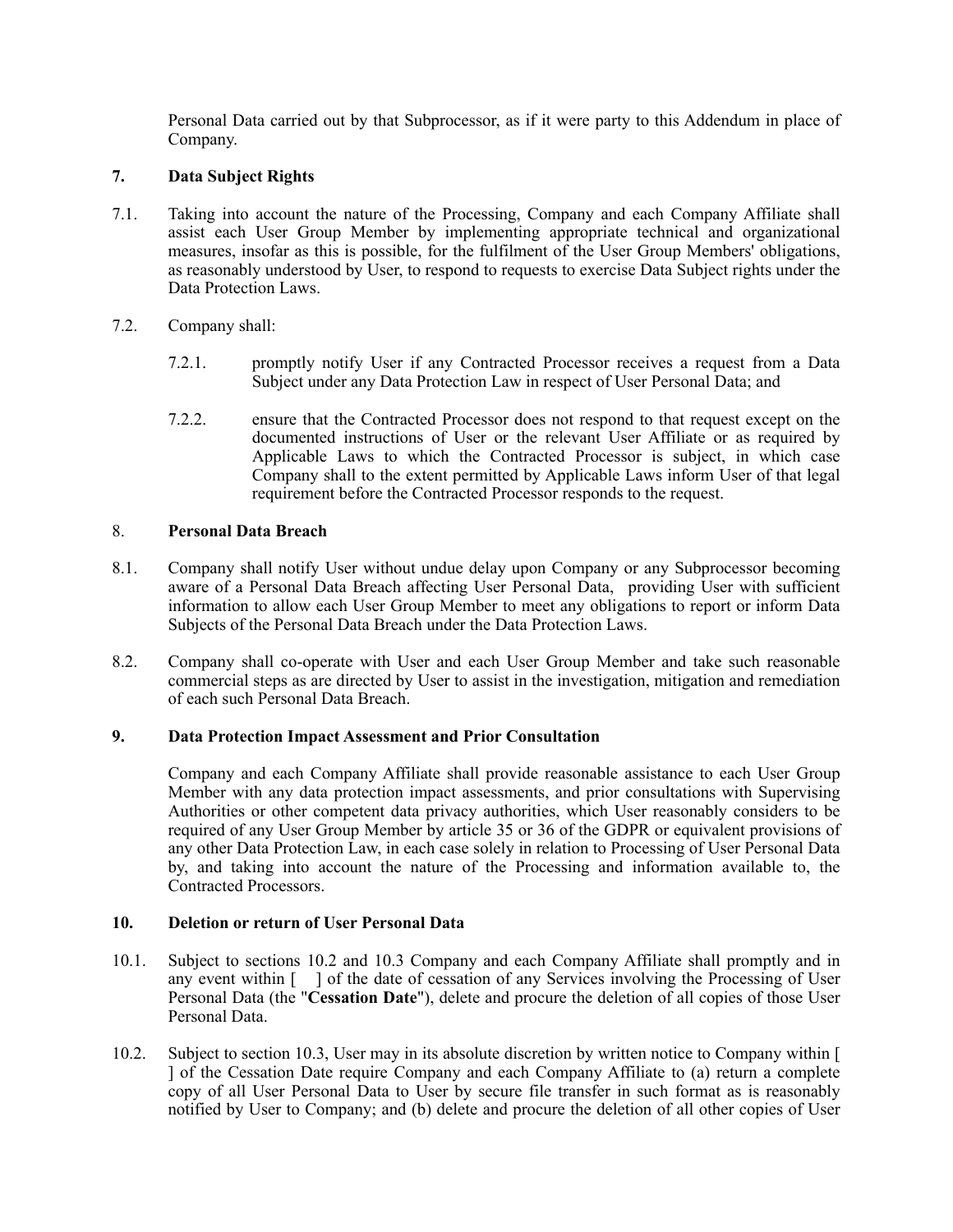Personal Data Processed by any Contracted Processor. Company and each Company Affiliate shall comply with any such written request within  $\lceil \cdot \rceil$  of the Cessation Date.

- <span id="page-5-2"></span>**10.3.** Each Contracted Processor may retain User Personal Data to the extent required by Applicable Laws and only to the extent and for such period as required by Applicable Laws and always provided that Company and each Company Affiliate shall ensure the confidentiality of all such User Personal Data and shall ensure that such User Personal Data is only Processed as necessary for the purpose(s) specified in the Applicable Laws requiring its storage and for no other purpose.
- **10.4.** Company shall provide written certification to User that it and each Company Affiliate has fully complied with this section [10](#page-4-3) within  $\lceil \ \rceil$  of the Cessation Date.

#### **11. Audit rights**

- <span id="page-5-0"></span>11.1. Subject to sections [[11.2](#page-5-3) to [11.4\]](#page-5-4), Company and each Company Affiliate shall make available to each User Group Member on request all information necessary to demonstrate compliance with this Addendum, and shall allow for and contribute to audits, including inspections, by any User Group Member or an auditor mandated by any User Group Member in relation to the Processing of the User Personal Data by the Contracted Processors.
- <span id="page-5-4"></span>11.2. Information and audit rights of the User Group Members only arise under section [11.1](#page-5-0) to the extent that the DPA does not otherwise give them information and audit rights meeting the relevant requirements of Data Protection Law (including, where applicable, article 28(3)(h) of the GDPR).
- <span id="page-5-3"></span>11.3. [A User Group Member may only mandate an auditor for the purposes of section [11.1](#page-5-0) if the auditor is identified in the list set out in Annex 3 to this Addendum, as that list is amended by agreement between the parties in writing from time to time. Company shall not unreasonably withhold or delay agreement to the addition of a new auditor to that list.
- <span id="page-5-1"></span>11.4. [User or the relevant User Affiliate undertaking an audit shall give Company or the relevant Company Affiliate reasonable notice of any audit or inspection to be conducted under section [11.1](#page-5-0) and shall make (and ensure that each of its mandated auditors makes) reasonable endeavours to avoid causing (or, if it cannot avoid, to minimise) any damage, injury or disruption to the Contracted Processors' premises, equipment, personnel and business while its personnel are on those premises in the course of such an audit or inspection. A Contracted Processor need not give access to its premises for the purposes of such an audit or inspection:
	- 11.4.1. to any individual unless he or she produces reasonable evidence of identity and authority;
	- 11.4.2. outside normal business hours at those premises, unless the audit or inspection needs to be conducted on an emergency basis and User or the relevant User Affiilate undertaking an audit has given notice to Company or the relevant Company Affiliate that this is the case before attendance outside those hours begins; or
	- 11.4.3. for the purposes of more than [one] audit or inspection, in respect of each Contracted Processor, in any [calendar year], except for any additional audits or inspections which:
		- 11.4.3.1. User or the relevant User Affiliate undertaking an audit reasonably considers necessary because of genuine concerns as to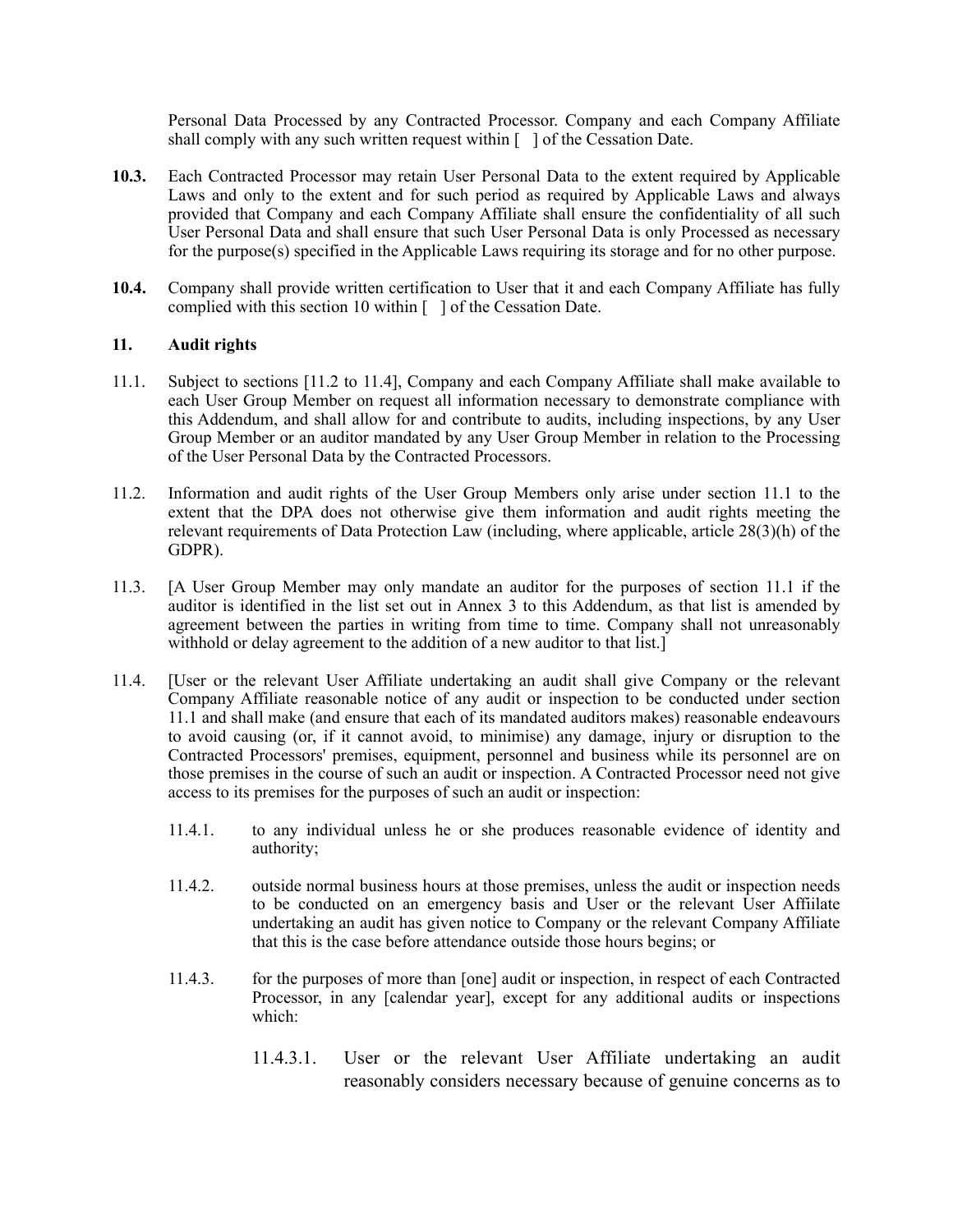Company's or the relevant Company Affiliate's compliance with this Addendum; or

11.4.3.2. A User Group Member is required or requested to carry out by Data Protection Law, a Supervisory Authority or any similar regulatory authority responsible for the enforcement of Data Protection Laws in any country or territory,

where User or the relevant User Affiliate undertaking an audit has identified its concerns or the relevant requirement or request in its notice to Company or the relevant Company Affiliate of the audit or inspection.]

# <span id="page-6-0"></span>**12. Restricted Transfers**

- <span id="page-6-2"></span>12.1. Subject to section [12.3](#page-6-1), each User Group Member (as "data exporter") and each Contracted Processor, as appropriate, (as "data importer") hereby enter into the Standard Contractual Clauses in respect of any Restricted Transfer from that User Group Member to that Contracted Processor.
- 12.2. The Standard Contractual Clauses shall come into effect under section [12.1](#page-6-2) on the later of:
	- 12.2.1. the data exporter becoming a party to them;
	- 12.2.2. the data importer becoming a party to them; and
	- 12.2.3. commencement of the relevant Restricted Transfer.
- <span id="page-6-1"></span>12.3. Section [12.1](#page-6-2) shall not apply to a Restricted Transfer unless its effect, together with other reasonably practicable compliance steps (which, for the avoidance of doubt, do not include obtaining consents from Data Subjects), is to allow the relevant Restricted Transfer to take place without breach of applicable Data Protection Law.
- 12.4. [Company warrants and represents that, before the commencement of any Restricted Transfer to a Subprocessor which is not a Company Affiliate, Company's or the relevant Company Affiliate's entry into the Standard Contractual Clauses under section [12.1](#page-6-2), and agreement to variations to those Standard Contractual Clauses made under section [13.4.1,](#page-7-1) as agent for and on behalf of that Subprocessor will have been duly and effectively authorized (or subsequently ratified) by that Subprocessor.]

## **13. General Terms**

## *Governing law and jurisdiction*

- 13.1. Without prejudice to clauses 7 (Mediation and Jurisdiction) and 9 (Governing Law) of the Standard Contractual Clauses:
	- 13.1.1. the parties to this Addendum hereby submit to the choice of jurisdiction stipulated in the DPA with respect to any disputes or claims howsoever arising under this Addendum, including disputes regarding its existence, validity or termination or the consequences of its nullity; and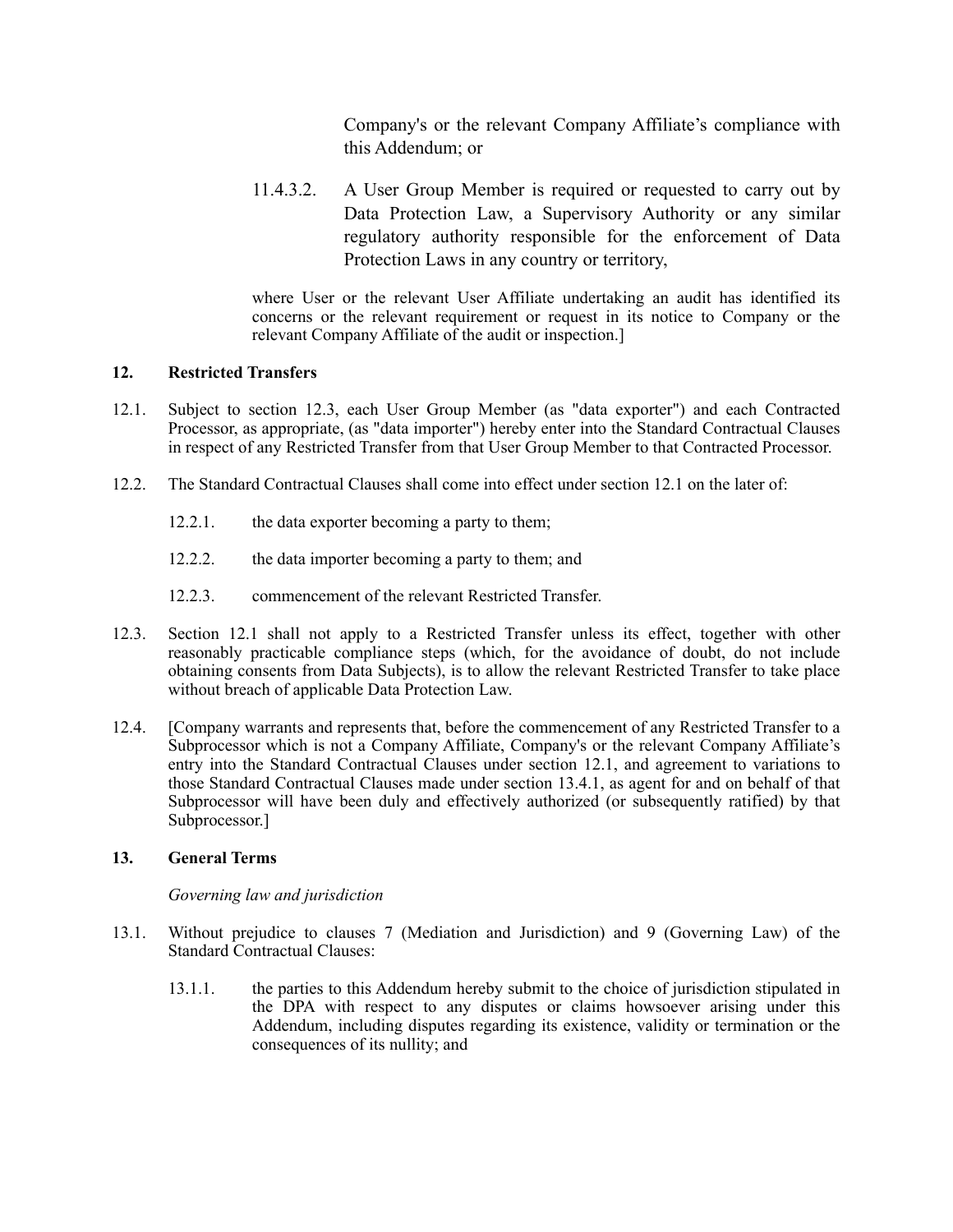13.1.2. this Addendum and all non-contractual or other obligations arising out of or in connection with it are governed by the laws of the country or territory stipulated for this purpose in the DPA.

#### <span id="page-7-2"></span>*Order of precedence*

- 13.2. Nothing in this Addendum reduces Company's or any Company Affiliate's obligations under the DPA in relation to the protection of Personal Data or permits Company or any Company Affiliate to Process (or permit the Processing of) Personal Data in a manner which is prohibited by the DPA. In the event of any conflict or inconsistency between this Addendum and the Standard Contractual Clauses, the Standard Contractual Clauses shall prevail.
- 13.3. Subject to section [13.2](#page-7-2), with regard to the subject matter of this Addendum, in the event of inconsistencies between the provisions of this Addendum and any other agreements between the parties, including the DPA and including (except where explicitly agreed otherwise in writing, signed on behalf of the parties) agreements entered into or purported to be entered into after the date of this Addendum, the provisions of this Addendum shall prevail.

#### <span id="page-7-1"></span><span id="page-7-0"></span>*Changes in Data Protection Laws, etc.*

- 13.4. User may:
	- 13.4.1. by at least [30 (thirty) calendar days'] written notice to Company from time to time make any variations to the Standard Contractual Clauses (including any Standard Contractual Clauses entered into under section [12.1\)](#page-6-2), as they apply to Restricted Transfers which are subject to a particular Data Protection Law, which are required, as a result of any change in, or decision of a competent authority under, that Data Protection Law, to allow those Restricted Transfers to be made (or continue to be made) without breach of that Data Protection Law; and
	- 13.4.2. propose any other variations to this Addendum which User reasonably considers to be necessary to address the requirements of any Data Protection Law.
- <span id="page-7-4"></span><span id="page-7-3"></span>13.5. If User gives notice under section [13.4.1](#page-7-1):
	- 13.5.1. [Company and each Company Affiliate shall promptly co-operate (and ensure that any affected Subprocessors promptly co-operate) to ensure that equivalent variations are made to any agreement put in place under section [6.4.3;](#page-3-0) and]
	- 13.5.2. User shall not unreasonably withhold or delay agreement to any consequential variations to this Addendum proposed by Company to protect the Contracted Processors against additional risks associated with the variations made under section [13.4.1](#page-7-1) [and/or [13.5.1](#page-7-3)].
- 13.6. If User gives notice under section [13.4.2,](#page-7-4) the parties shall promptly discuss the proposed variations and negotiate in good faith with a view to agreeing and implementing those or alternative variations designed to address the requirements identified in User's notice as soon as is reasonably practicable.
- 13.7. Neither User nor Company shall require the consent or approval of any User Affiliate or Company Affiliate to amend this Addendum pursuant to this section 13.5 or otherwise.